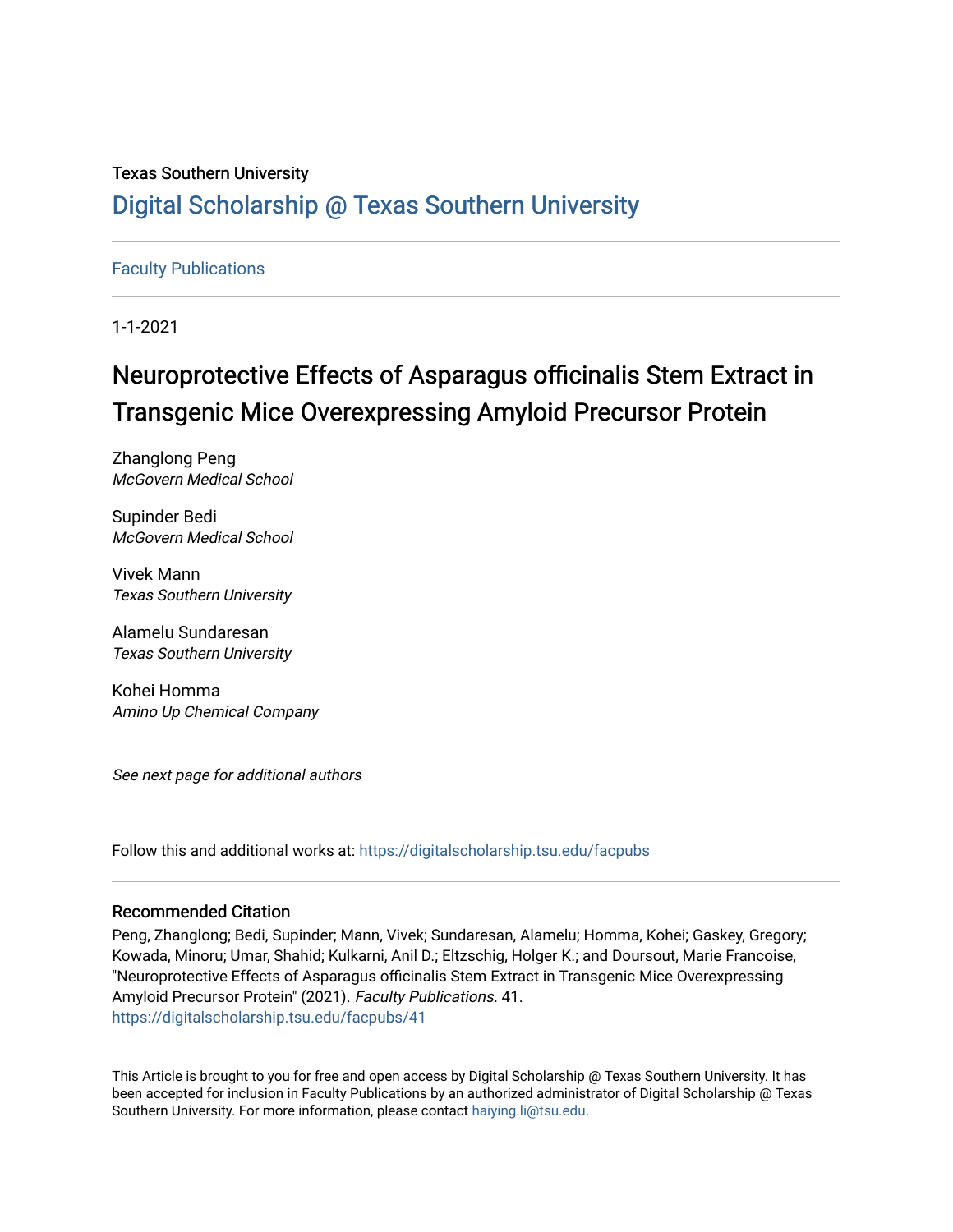# Authors

Zhanglong Peng, Supinder Bedi, Vivek Mann, Alamelu Sundaresan, Kohei Homma, Gregory Gaskey, Minoru Kowada, Shahid Umar, Anil D. Kulkarni, Holger K. Eltzschig, and Marie Francoise Doursout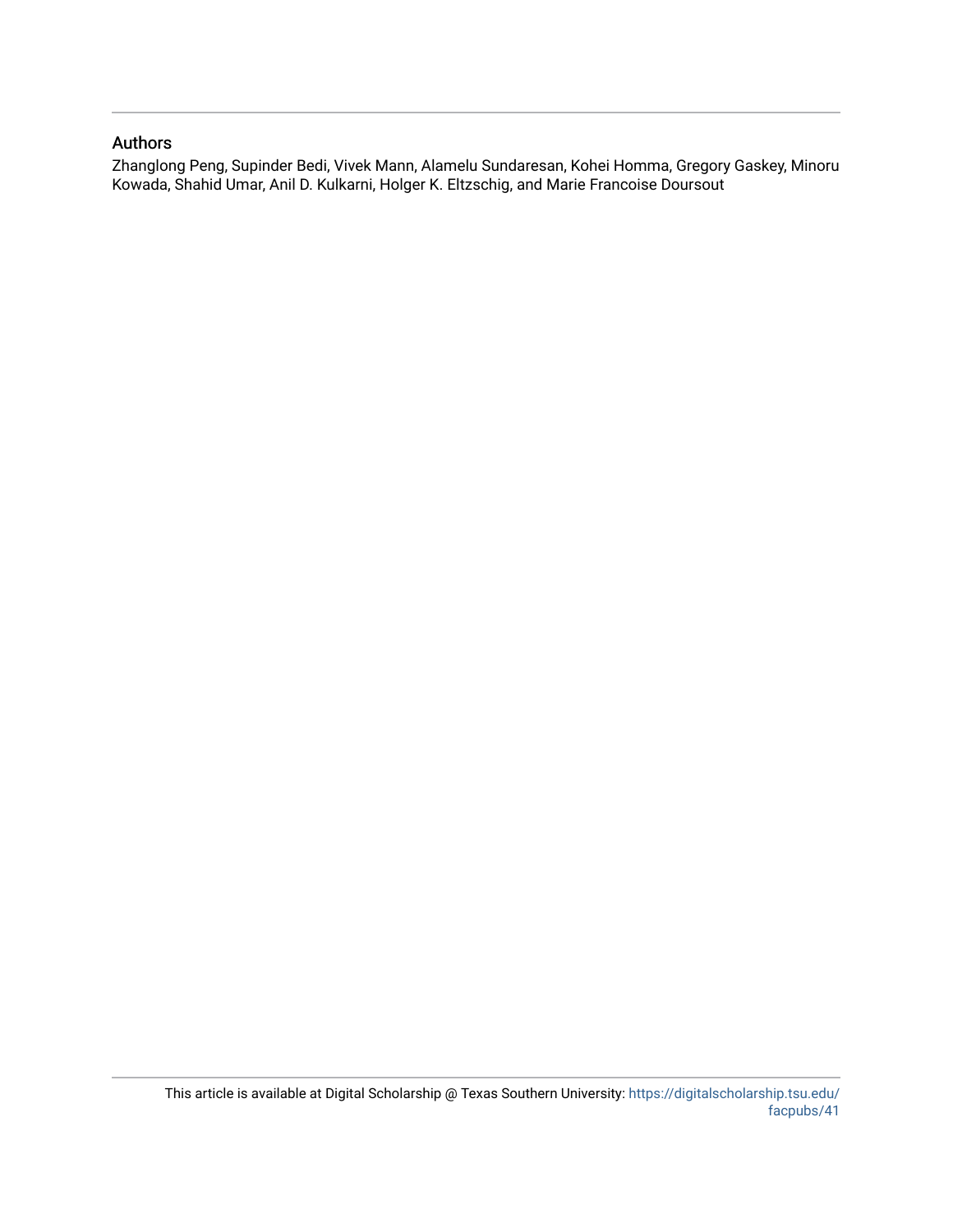

# Research Article

# Neuroprotective Effects of Asparagus officinalis Stem Extract in Transgenic Mice Overexpressing Amyloid Precursor Protein

Zhanglong Peng,**<sup>1</sup>** Supinder Bedi,**<sup>2</sup>** Vivek Mann,**<sup>3</sup>** Alamelu Sundaresan,**<sup>3</sup>** Kohei Homma,**<sup>4</sup>** Gregory Gaskey,**<sup>1</sup>** Minoru Kowada,**<sup>5</sup>** Shahid Umar,**<sup>6</sup>** Anil D. Kulkarni,**<sup>5</sup>** Holger K. Eltzschig,**<sup>1</sup>** and Marie-Francoise Doursout<sup>D</sup><sup>1</sup>

<sup>1</sup>Department of Anesthesiology, McGovern Medical Houston, TX, USA <sup>2</sup> Pediatric Surgery, McGovern Medical Houston, TX, USA <sup>3</sup>Department of Biology, Texas Southern University, Houston, TX, USA <sup>4</sup>Amino Up, Sapporo, Japan 5 General Surgery, McGovern Medical Houston, TX, USA 6 Department of Surgery, University of Kansas, Kansas City, KS, USA

Correspondence should be addressed to Marie-Francoise Doursout; marie-francoise.doursout@uth.tmc.edu

Received 17 July 2020; Revised 25 January 2021; Accepted 30 April 2021; Published 10 May 2021

Academic Editor: Amar Singh

Copyright © 2021 Zhanglong Peng et al. This is an open access article distributed under the [Creative Commons Attribution License](https://creativecommons.org/licenses/by/4.0/), which permits unrestricted use, distribution, and reproduction in any medium, provided the original work is properly cited.

To mimic Alzheimer's disease, transgenic mice overexpressing the amyloid precursor protein (APP) were used in this study. We hypothesize that the neuroprotective effects of ETAS®50, a standardized extract of Asparagus officinalis stem produced by Amino Up Co., Ltd. (Sapporo, Japan), are linked to the inhibition of the apoptosis cascade through an enhancement of the stress-response proteins: heat shock proteins (HSPs). APP-overexpressing mice (double-transgenic APP and PS1 mouse strains with a 129s6 background), ages 6-8 weeks old, and weighing 20-24 grams were successfully bred in our laboratory. The animals were divided into 5 groups. APP-overexpressing mice and wild-type (WT) mice were pretreated with ETAS®50 powder (50% elemental ETAS and 50% destrin) at 200 mg/kg and 1000 mg/kg body weight. Saline, the vehicle for ETAS®50, was administered in APP-overexpressing mice and WT mice. ETAS®50 and saline were administered by gavage daily for 1 month. Cognitive assessments, using the Morris Water Maze, demonstrated that memory was recovered following ETAS®50 treatment as compared to nontreated APP mice. At euthanization, the brain was removed and HSPs, amyloid *β*, tau proteins, and caspase-3 were evaluated through immunofluorescence staining with the appropriate antibodies. Our data indicate that APP mice have cognitive impairment along with elevated amyloid *β*, tau proteins, and caspase-3. ETAS®50 restored cognitive function in these transgenic mice, increased both HSP70 and HSP27, and attenuated pathogenic level of amyloid *β*, tau proteins, and caspsase-3 leading to neuroprotection. Our results were confirmed with a significant increase in HSP70 gene expression in the hippocampus.

# 1. Introduction

Alzheimer's disease (AD) is a degenerative brain disease and the most common cause of dementia, affecting approximately 47 million people worldwide. This number is expected to increase to over 115 million by 2050 [\[1,](#page-9-0) [2\]](#page-10-0). The outcomes of this disease result in irreversible loss of cortical neurons, primarily in the associative cortex and hippocampus. It is characterized by a decline in memory, language, problem-solving, and other cognitive skills that affect a per-

son's ability to perform everyday activities. Researchers have shown that many metabolic disorders and injuries including stroke, neurodegenerative disease, epilepsy, and shock induce a stress response that leads to the release of various proteins, particularly the 70 kD heat shock protein (HSP70) [[3](#page-10-0)–[6](#page-10-0)]. Because high levels of HSP70 expression were reported in the brain following injury, investigators postulated that HSP70 might offer some neuroprotective effects [[3, 7, 8](#page-10-0)]. Son et al. [[9](#page-10-0)] have reported that the expression of two HSPs, specifically HSP70 and HSP27, is prominent in the brain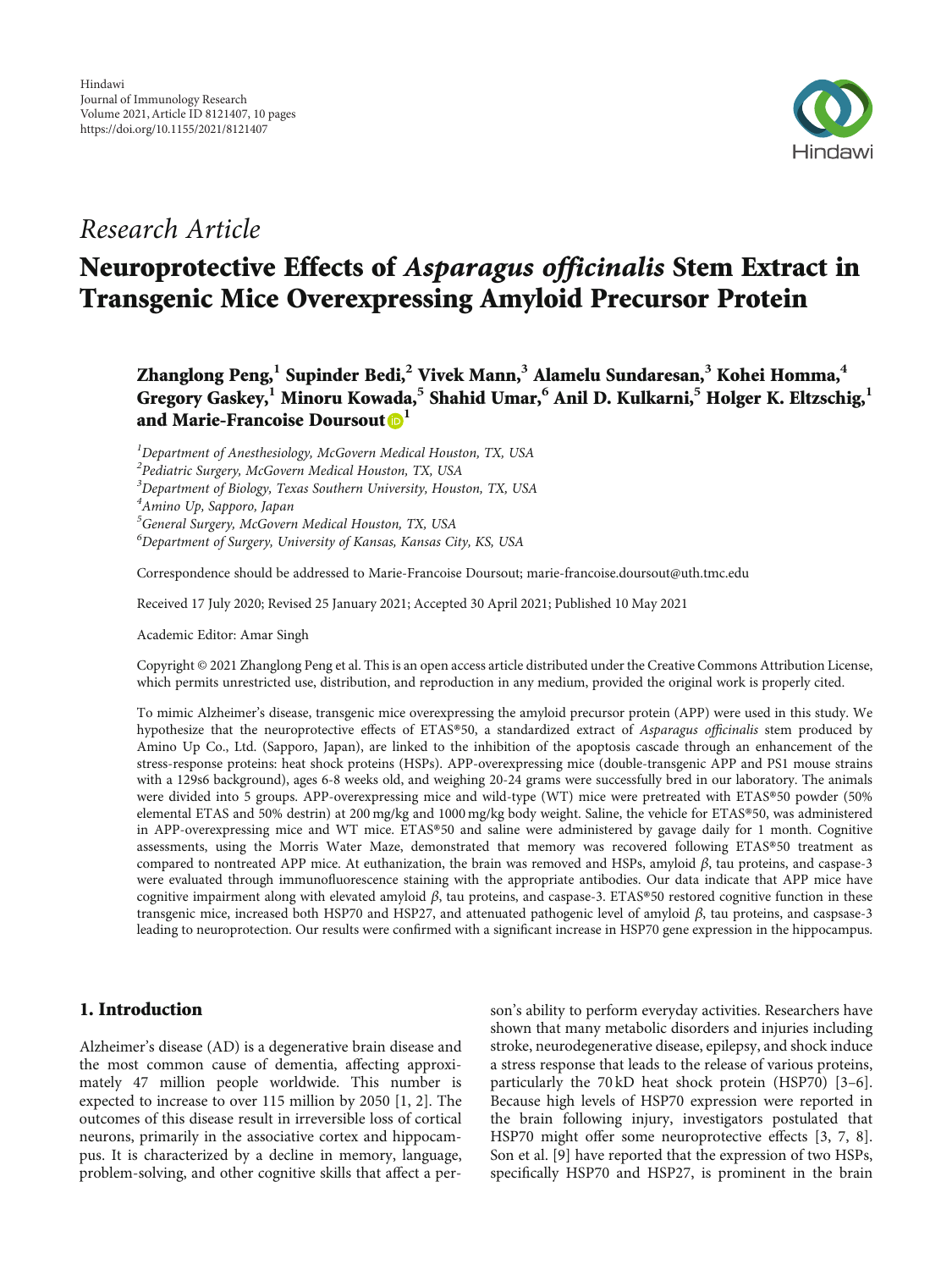because both are highly induced in glial cells and neurons following various harmful stimuli in the early neurodegeneration stage. Experiments using animal stroke models and tissue culture systems have shown that the overexpression of HSP70 diminished ischemic injury and protected both neurons and glial cells [[10](#page-10-0)–[12](#page-10-0)]. Numerous studies have recognized the ability of HSPs in reducing apoptosis following various stimuli such as heat, DNA damage, and death receptor ligation [[13](#page-10-0), [14\]](#page-10-0).

Ito and collaborators have recently developed a new functional material, Asparagus officinalis extract (ETAS®50), from unused parts of asparagus grown in Hokkaido, Japan [\[15](#page-10-0)]. In the proposed experiments, ETAS®50 (50% of elemental ETAS and 50% Dextrin) was studied as a whole compound [[16](#page-10-0)]. Using senescence-accelerated mice, Sakurai et al. [\[17](#page-10-0)] have revealed that ETAS®50 showed neuroprotective effects and attenuated cognitive impairment. In a pilot and small-sized human study, Ito et al. [\[18\]](#page-10-0) reported that in healthy volunteers consuming up to 150 mg/d of ETAS®50 daily for 7 days, mRNA expression of HSP70 in peripheral leukocytes was significantly elevated at intakes of 100 or 150 mg/d, compared to baseline levels. Since HSP70 is recognized to be a stress-linked protein and its induction leads to cytoprotection, the authors suggested that ETAS®50 exerted antistress effects under stressful conditions, resulting from an enhancement of HSP70 expression [\[15\]](#page-10-0). To reinforce their findings, Ito et al. conducted a toxicology assessment of ETAS®50 in rats [\[18\]](#page-10-0). The authors concluded that ETAS®50 did not cause genetically mutagenic effects in the bacterial reverse mutation test, nor in the in vivo micronucleus assay. Therefore, the study supported the safety of ETAS®50 as a food and dietary supplement.

As previously reported by Takeda et al. [\[19\]](#page-10-0), the SAMP8 mice are a spontaneous animal model of overproduction of amyloid precursor protein (APP) and oxidative damage. Simón et al. [\[20\]](#page-10-0) reported that transgenic mice expressing mutant human APP developed an age-dependent amyloid pathology and memory deficits, but no obvious neuronal loss. Because our current knowledge on the mechanisms of ETAS®50 and brain function are limited, transgenic mice overexpressing APP were used in our studies, as previously described by Simón et al. [\[20\]](#page-10-0) while elucidating the mechanisms of Alzheimer disease [\[21\]](#page-10-0).

Until now, no investigations have reported the relationship among HSPs, the apoptosis pathway, and stress conditions in the hippocampus. Whether the underlying mechanisms of ETAS®50 are related to HSP overproduction leading to apoptosis inhibition in APP-overexpressed mice remains unknown. It is now well established that the hippocampus is viewed as a major brain region for its involvement in stressful conditions, but also for the control of emotion and cognition [[22](#page-10-0)].

The overall goal of this proposal was to assess the correlation between stress response proteins such as HSP levels and cognitive function in transgenic mice overexpressing APP fed with ETAS®50 over several weeks. Taken together, we postulated that ETAS®50 would support a possible neuroprotective role through HSP enhancement, restoring learning and global intellectual performance.

## 2. Experimental Design

2.1. Materials and Methods. All procedures were approved by the University of Texas Animal Welfare Committee (AWC-16-0050) and were consistent with the National Institutes of Health "Guide for the Care and Use of Laboratory Animals". APP-overexpressing founder mice (5 pairs) were kindly provided by Dr. Claudio Soto, Ph.D., in the Department of Neurology at the University of Texas Health Science Center at Houston. Six to 8 weeks old, male and female, 20-24 grams APP-overexpressing mice (a double transgenic APP and PS1 mouse strain with 129s6 background) were used in the proposed studies. Specifically, mice have the Swedish mutation of APP and deltaE9 mutation in PS1. APP/PS1 are double transgenic mice expressing a chimeric mouse/human amyloid precursor protein (Mo/HuAPP695swe) and a mutant human presenilin 1 (PS1-dE9), both directed to CNS neurons. Both mutations are associated with early-onset Alzheimer's disease. As such, these mice may be useful in studying neurological disorders of the brain, specifically Alzheimer's disease, amyloid plaque formation, and aging [\[23, 24](#page-10-0)]. Mice were bred and acclimatized in our animal facility with an ambient temperature  $(22 \pm 2^{\circ}C)$  per the guidelines for "Care and Use of Animals in Scientific Research." ETAS®50 was manufactured according to a method previously described.

To study the effects of ETAS®50 on cognitive function and stress hormones, animals were divided into 5 groups. Ten (10) animals were included in each group for a total of 50 mice. Group 1 wild-type (WT) mice received saline; group 2 WT mice received ETAS®50 only at a higher dose of 1000 mg/kg body weight; group 3 APP-overexpressing mice received saline; group 4 APP-overexpressing mice received ETAS®50 at a low dose of 200 mg/kg body weight, whereas group 5 APP-overexpressing mice received ETAS®50 at a higher dose of 1000 mg/kg body weight. Both ETAS®50 and saline were administered by gavage daily for 1 month (Figure  $1(a)$ ).

2.2. Cognitive Assessment—Learning and Memory Tests. Following ETAS®50 feeding, mice were subjected to a cognitive assessment using the Morris Water Maze (MWM). Briefly, the MWM was described 20 years ago as a device to investigate spatial learning and memory in laboratory rats [[25\]](#page-10-0). The MWM is one of the most widely used tasks in behavioral neuroscience for studying the psychological processes and neural mechanisms of spatial learning and memory. Briefly, mice were gently introduced to a circular pool and were required to escape from water onto a hidden platform. The location of the platform can be identified only by using spatial memory. The mouse swam around the pool until it found the platform to stand on. Various shapes were used as external clues around the pool, displayed at the same place to help the mouse learn where the platform was located. The investigators measured how long it took for a mouse to find the hidden platform. This test was used at 1 month following ETAS®50 or saline feeding. Specifically, we used 4 start sites while performing the MWM test. Mice were given a series of daily trials using a semirandom set of start sites as represented in Table [1.](#page-4-0) Mice remained one minute at each site.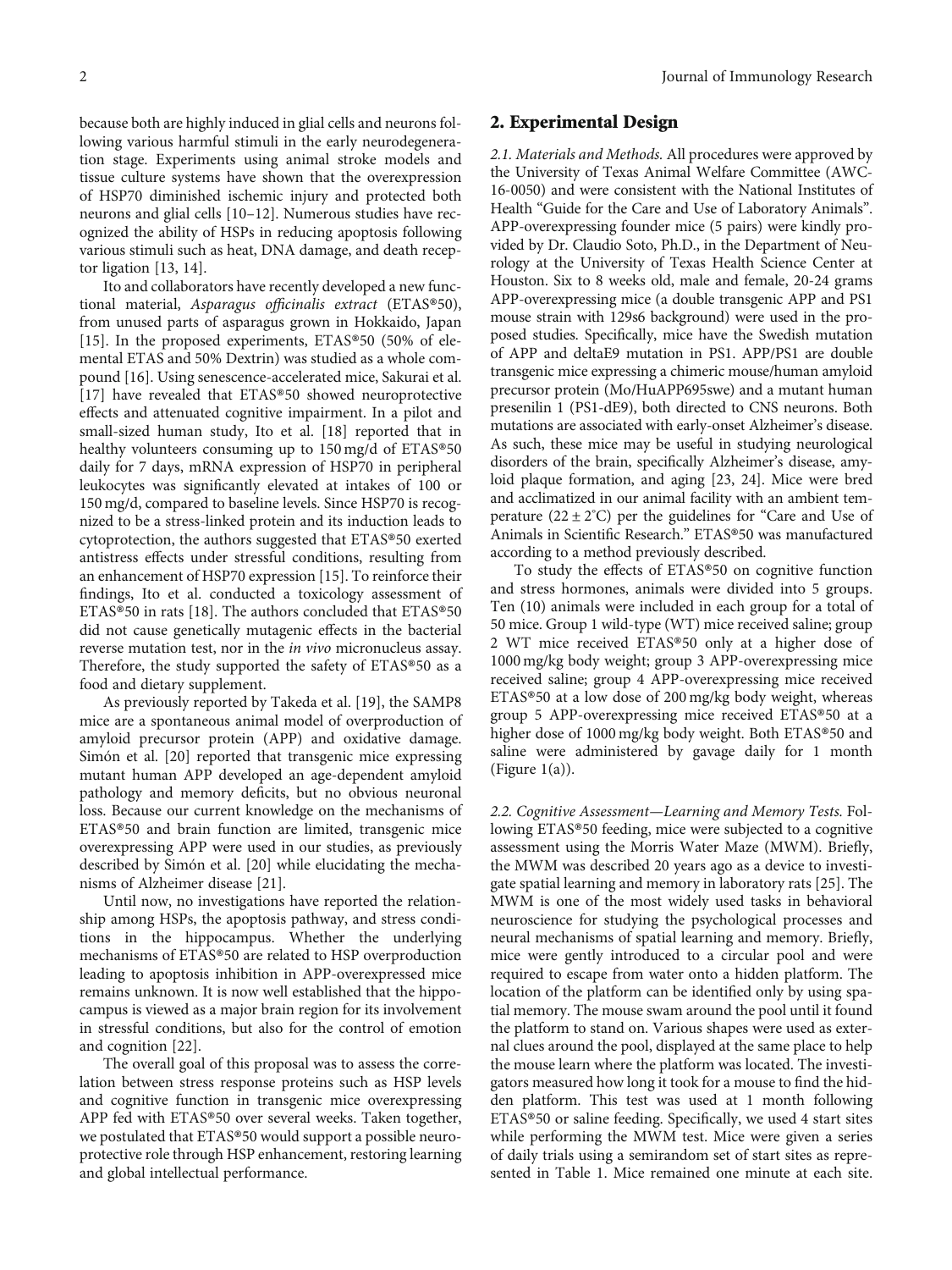<span id="page-4-0"></span>

FIGURE 1: (a) Experimental design—scheme of animal groups's description; (b) effects of saline and/or ETAS (200 mg/kg and 1000 mg/kg) on APP-overexpressed mice and WT mice (1000 mg/kg) on escape latency (acquisition phase) using the Morris Water Maze (*n* = 10 mice in each group). ∗∗*p* < 0*:*01 APP saline, APP-ETAS 200 and 1000 mg/kg; WT saline and WT-ETAS 1000 mg/kg at days 3–6 vs. day 1; ∗∗*p* < 0*:*01 APP-ETAS 1000 mg/kg at day 2 vs. day 1; <sup>∗</sup>*p* < 0*:*05 APP-ETAS 200 mg/kg day 2 vs. day 1. ♦ APP saline; ■ APP-ETAS 200 mg/kg; ▲ APP-ETAS 1000 mg/kg; □ WT saline and ○WT-ETAS 1000 mg/kg; Sec: seconds.

The learning phase or (acquisition phase) lasted over 6 days. The retention phase or (probe phase) occurred on day 7. Only one site was used, and the duration of the trial lasted 1 minute. Ten mice were used for each trial.

Following the MWM test, animals from all groups were euthanized.

2.3. Immunofluorescence Analysis HSP70 and HSP27: Amyloid Beta (A*β*), Tau Protein, and Caspase-3. Mice were anesthetized with isoflurane (5%), and brains were removed, frozen in liquid nitrogen, then embedded in optimal cutting temperature (OCT), and stored at -80° C. Brain sections of 5 *μ*m were cut and mounted on super frost plus slides. Immunofluorescence staining proceeded as follows. The sections were air-dried at room temperature for 30 minutes, fixed in cold acetone at -20° C for 20 minutes, air-dried again, washed with phosphate-buffered saline (PBS), and blocked with blocking solution containing 5% normal bovine serum at room temperature for 30 min. Then, sections were, respectively, incubated with primary antibodies overnight at 4° C, including HSP70 monoclonal antibody (1:100; MA3-006, Thermo Fisher Scientific, Rockford, IL, USA), HSP27 polyclonal antibody (1 : 100; PA1-018, Thermo Fisher Scientific, Rockford, IL, USA), tau protein monoclonal antibody (1 : 100, RH233996, Thermo Fisher Scientific, Rockford, IL, USA), amyloid beta (A*β*) polyclonal antibody (2 *μ*/ml, SA243371, Thermo Fisher Scientific, Rockford, IL, USA), and caspase-3 monoclonal antibody (2 *μ*g/ml,SF256052, Thermo Fisher Scientific, Rockford, IL, USA). Subsequent to rinsing with PBS, sections were incubated with secondary antibodies (1 : 500, A32731, goat anti-Rabbit IgG Alexa Fluor Plus 488, Invitrogen, Rockford, IL, USA; 1 : 500, A32723, goat anti-mouse IgG Rockford, IL, USA) for 1 h at room temperature. After three further washes in PBS, the sections were mounted with Prolong gold antifade reagent with DAPI (P36935, Invitrogen, Rockford, IL, USA). Four mice per group and four sections per mouse were used to perform the immunofluorescence staining

|           |           | TABLE 1   |           |           |
|-----------|-----------|-----------|-----------|-----------|
| Day       | Trial 1   | Trial 2   | Trial 3   | Trial 4   |
| 1         | <b>SW</b> | <b>NW</b> | <b>SE</b> | <b>NE</b> |
| 2         | <b>SW</b> | <b>NW</b> | <b>NE</b> | <b>SE</b> |
| 3         | NW        | <b>SW</b> | <b>SE</b> | <b>NE</b> |
| 4         | <b>NE</b> | <b>NW</b> | <b>SE</b> | SW        |
| 5         | <b>SE</b> | <b>NW</b> | <b>SW</b> | <b>NE</b> |
| 6         | <b>NE</b> | <b>SW</b> | <b>NW</b> | <b>SE</b> |
| 7 (probe) | SW        |           |           |           |

 $T_{\text{start}}$  1

using a fluorescent microscope (Nikon Eclipse Ti, Melville, NY, USA) at ×200. Quantification was achieved using the Image J software (NIH).

To confirm the effects of *β*-amyloid, an ELISA quantification was performed. Specifically, the brain was homogenized and the ELISA analysis (soluble and insoluble *β*-amyloid 42) was performed following the kit instruction (KHB344, Invitrogen, Thermo Fisher Scientific, Waltham, MA, USA).

2.4. RNA Extraction and Purification: Gene Expression Quantification Using the Agilent Gene Array. Total RNA was extracted from the hippocampus of all groups of mice  $(n = 10$  mice per group) with the use of RNeasy microarray tissue mini kits (Qiagen, Germantown, MD) and cleaned by TURBO DNase (Life Technologies/Thermo Fisher Scientific, Grand Island, NY). The purity of RNA (OD260/280 and OD260/230) was measured by NanoDrop 2000c spectrophotometer (Thermo Fisher Scientific, Waltham, MA). RNA integrity was evaluated on a Bioanalyzer 2100 (Agilent Technologies, Santa Clara, CA). RNA integrity number (RIN) values below 6 were considered failed and not sent for microarray processing. One hundred fifty nanograms of total RNA was converted to cDNA, amplified and labelled using the low input quick amp one-color labelling kits from Agilent following the manufactures protocol. A total of 1.65 *μ*g of labelled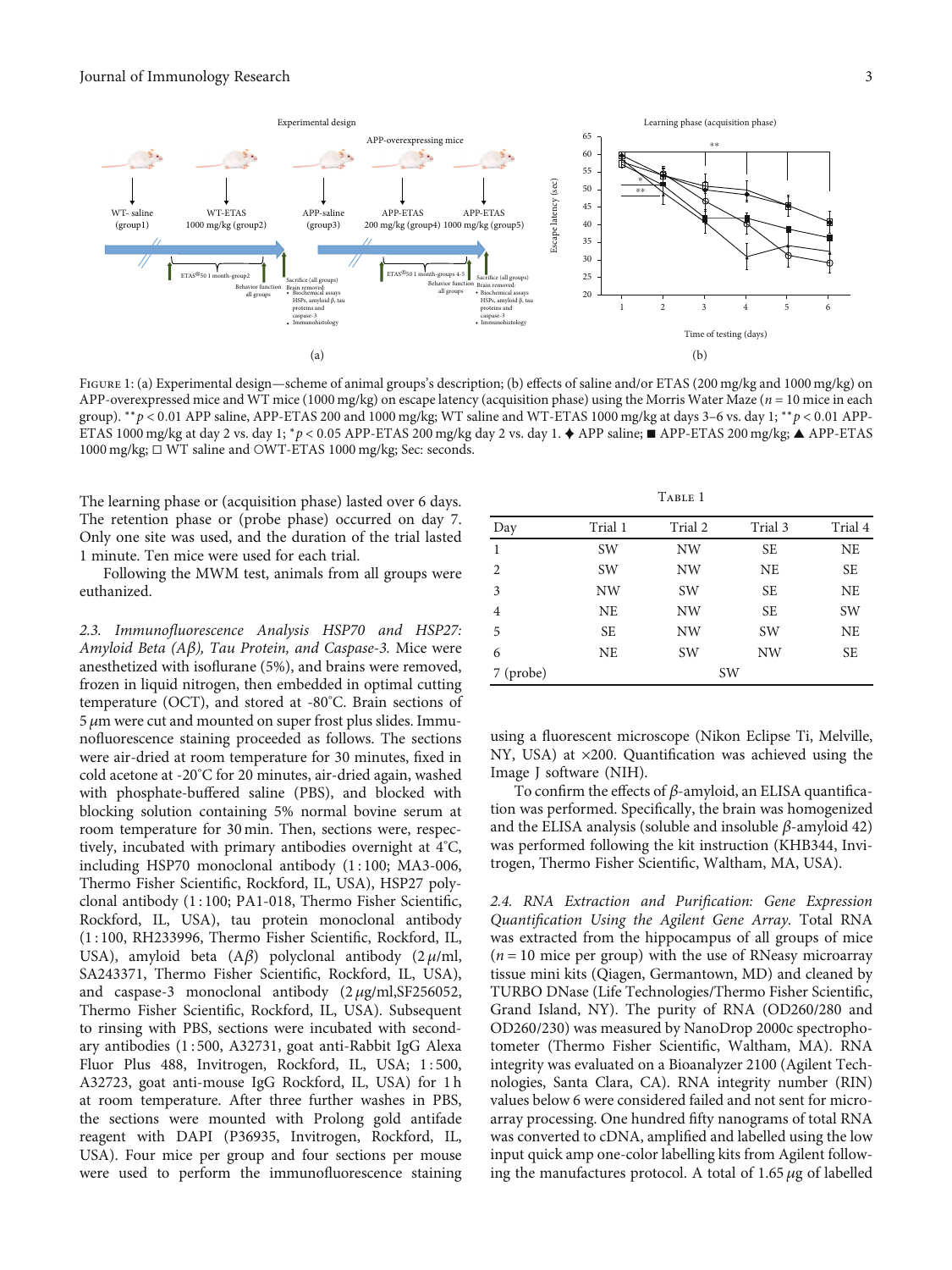

FIGURE 2: Representation of time stayed in target quadrant (probe phase), 7 days after removing the platform in APP-overexpressed mice treated with ETAS (200 mg/kg and 1000 mg/kg), respectively, and WT mice treated with ETAS (1000 mg/kg) (*n* = 10 mice in each group). <sup>∗</sup>*p* < 0*:*05 APP-ETAS (200 mg/kg) vs. APP saline-treated mice; ∗∗*p* < 0*:*01 APP-ETAS (1000 mg/kg) vs. APP saline-treated mice; ∗∗*p* < 0*:*01 WT saline vs. APP saline-treated mice; Sec: seconds.

cDNA was hybridized to Agilent single-color mouse (V2) gene expression  $4 \times 44$  K slides (Agilent Technologies). The arrays were preprocessed, and captured image data for microarray features was accomplished with Agilent's SureScan and Feature Extraction software. Data was background corrected with the local background algorithms in the Feature Extractor software. The main software used for subsequent analysis was BRB Array tools (v 4.1). Data was normalized using qsSuantile normalization, and transcripts that were differentially expressed (minimum of 1.2-fold across groups), identified by univariate analysis at *p* < 0*:*001, were corrected for multiple testing (Bonferroni). Transcripts that were identified as significantly different by this process were further analyzed by Ingenuity Pathway Analysis (Qiagen BioInformatics, Redwood City, CA, USA).

#### 2.5. Statistical Analysis

2.5.1. In Vivo Data. Data was analyzed by a one-way analysis of variance (ANOVA) to assess overall significance among groups. When differences were significant, multiple pairwise-comparisons were performed using Dunnett's *t* -test. The target sample size of 10 mice in each group was chosen to provide a 90% power analysis and to detect the size of the effect at 1.33 between control and treatments. Data was expressed as mean  $\pm$  standard of the mean (SEM).  $* p < 0.05$ was considered significant.

2.5.2. In Vitro Data. Data was background corrected with the local background algorithms in the Feature Extractor software. The main software used for subsequent analysis was BRB Array tools (v 4.1). Data was normalized using quantile normalization, and transcripts that were differentially expressed (minimum of 1.2-fold across groups) were identified by univariate analysis at ∗∗*p* < 0*:*01, corrected for multiple testing (Bonferroni).

#### 3. Results

As described in Materials and Methods, the MWM test was used to monitor cognitive function in APP and WT mice. As depicted in Figure [1,](#page-4-0) all mice (APP and WT) were trained for 6 days in the MWM and escape latency was recorded at each time point. Results show that the escape latency significantly decreased by 20% (APP saline and WT saline), by 30% (APP-ETAS®50 200 mg/kg), by 38% (APP-ETAS®50 1000 mg/kg), and by 45% (WT-ETAS®50 1000 mg/kg) at day 6 as compared to day 1. The results suggest that mice were well trained in finding the platform. In contrast, we have measured the time stayed in target quadrant when the platform was removed at day 7. Our data indicate that no significant spatial learning was reported between APP saline and WT saline (Figure [1\(b\)\)](#page-4-0). Escape latency is a very early measure of learning which only involves the time mice take to recognize the platform. Therefore, this might not necessarily be a cognitive factor. However, there was a significant difference in spatial memory between APP saline and WT saline as depicted in Figure 2. Our results show that APP mice administered with ETAS®50 (200 mg/kg, *p* < 0*:*05) and ETAS®50 (1000 mg/kg; *p* < 0*:*01) remained in target quadrant for a longer period of time (20% and 30%, respectively) as compared to APP mice receiving saline (Figure 2). To delineate the sources of alterations in cognitive function, e.g., memory in APP mice treated and nontreated with ETAS®50, the hippocampus was stained with specific antibodies (HSP27 and HSP70) as previously described in Materials and Methods. As shown in Figure [3,](#page-6-0) ETAS®50 administered at solely 1000 mg/kg significantly increased HSP27 and HSP70 in APP mice as compared to APP mice administered with saline. As depicted in Figure [4](#page-6-0), our results show that ETAS®50 significantly increased HSP70 (HSPA1A) gene expression (3.14 fold) in comparison with RNA isolated from the right brain slices (inclusive of cortex and hippocampus) of APP+ETAS (1000 mg/kg) treated mice compared to APP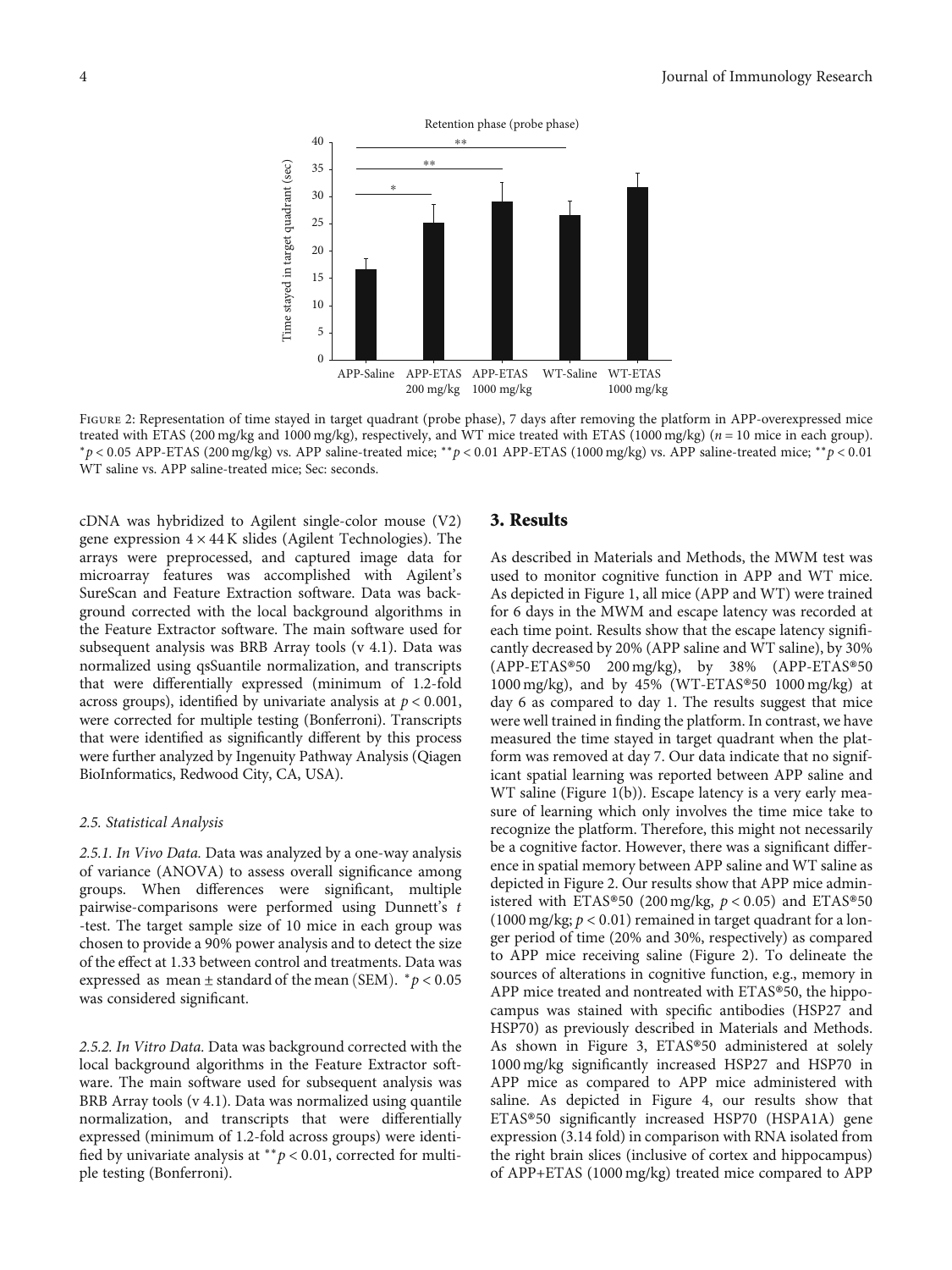<span id="page-6-0"></span>

FIGURE 3: Quantification of heat shock protein (HSP27) and HSP70 in the hippocampus of APP-overexpressed mice treated with ETAS  $(200 \text{ mg/kg}$  and  $1000 \text{ mg/kg})$  and WT mice treated with ETAS  $(1000 \text{ mg/kg})$  for 1 month, respectively; RFUs: relative fluorescence units; green represents HSP27/70 expression, and blue represents DAPI. Arrows represent fluorescent green staining, indicating positive expression. Magnification is represented ×200. HSP27: ∗∗*p* < 0*:*01 APP-ETAS (1000 mg/kg) vs. APP-ETAS (200 mg/kg) and APP salinetreated mice; \*\*p < 0.01 WT-ETAS (1000 mg/kg) vs. WT saline-treated mice; RFUs: relative fluorescence units. Four mice per group and four sections per mouse were used. HSP70: <sup>∗</sup>*p* < 0*:*05 APP-ETAS (1000 mg/kg) vs. APP-ETAS (200 mg/kg); ∗∗*p* < 0*:*01 APP-ETAS (1000 mg/kg) vs. APP saline-treated mice; ∗∗*p* < 0*:*01 WT-ETAS (1000 mg/kg) vs. WT saline-treated mice. RFUs: relative fluorescence units. Four mice per group and four sections per mouse were used.



Figure 4: Representation of heat shock protein 70 (HSP70) gene expression (intensity units) in APP mice treated with ETAS (1000 mg/kg) vs. APP saline-treated mice. ∗∗*p* < 0*:*01 APP+ETAS (1000 mg/kg) vs. APP saline-treated mice. Samples were run in duplicate;  $N = 10$  mice in each group.

saline-treated mice. In addition to HSPs, we have also assessed amyloid  $\beta$  in the hippocampus of APP and WT mice treated or nontreated with ETAS®50. It is now well established that amyloid plaques are the main component found in the brains of Alzheimer patients. As such, our results show that *β*-amyloid protein was significantly decreased following ETAS®50 at 200 mg/kg and 1000 mg/kg as compared to APP mice treated with saline (Figure [5\)](#page-7-0). Also relevant, *β*-amyloid protein was significantly higher in APP-saline mice as compared to WT-saline mice. To confirm the effects of *β*-amyloid, an ELISA quantification was performed to assess soluble and insoluble *β*-amyloid. Our data show that both *β*-amyloid (soluble and insoluble) were increased in APP mice as compared to WT mice. ETAS®50 significantly decreased insoluble and soluble *β*-amyloid at both dosages (Figure [6\)](#page-7-0). As such, our data suggest that insoluble *β*-amyloid (13 ng/ml/100 mg tissue) as compared to soluble *β*-amyloid (87 pg/ml/100 mg tissue) might be responsible for the pathological disorders seen in AD [\[26](#page-10-0)]. It is well known that plaques and tangles also called tau proteins, emerge in obvious shapes, starting in regions essential to learning and memory and then scatter to other regions of the brain. Interestingly, we have shown that ETAS®50 at both dosages significantly decreased tau protein in APP mice as compared to APP mice treated with saline (Figure [7](#page-8-0)). Our data also indicate that ETAS®50 reduced caspase-3 in the hippocampus suggesting that ETAS®50 decreased apoptosis in APP-overexpressing mice (Figure [8](#page-8-0)).

### 4. Discussion

It is well established that the hippocampus is one of the first regions of the brain to be altered in AD, implying confusion and loss of memory, mainly observed in the early stages of the disease [[27](#page-10-0)]. Although treatments may aid to relieve some of the physical or mental symptoms associated with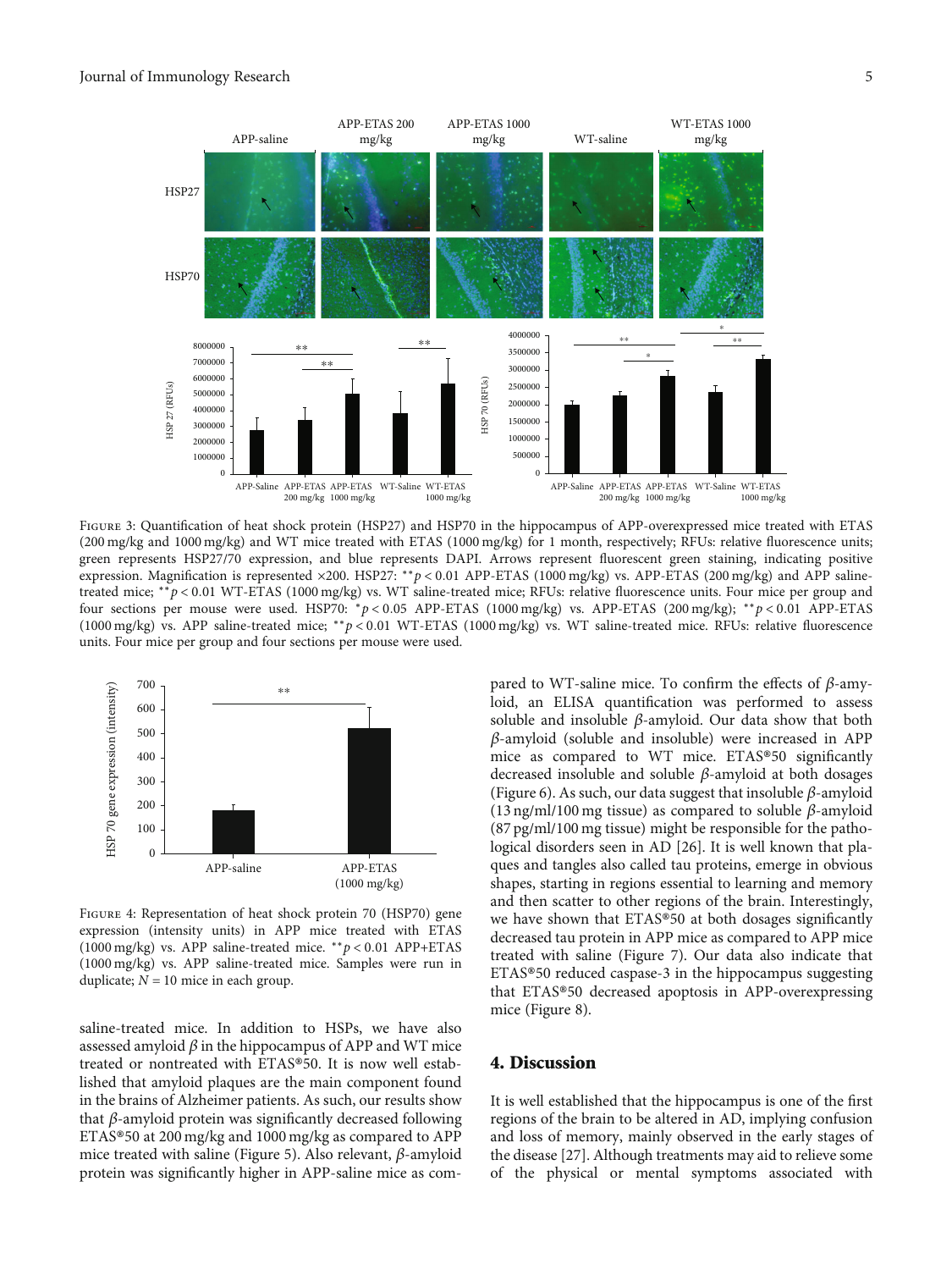<span id="page-7-0"></span>

Figure 5: Quantification of *<sup>β</sup>*-amyloid protein in the hippocampus of APP-overexpressed mice treated with ETAS (200 mg/kg and 1000 mg/kg) and WT mice treated with ETAS (1000 mg/kg) for 1 month, respectively. <sup>∗</sup>*p* < 0*:*05 APP-ETAS (1000 mg/kg) vs. APP salinetreated mice <sup>∗</sup>*p* < 0*:*05 WT-ETAS (1000 mg/kg) vs. WT saline-treated mice; RFUs: relative fluorescence units. Four mice per group and four sections per mouse were used; green represents *β*-amyloid protein, and blue represents DAPI. Arrows represent fluorescent green staining, indicating positive expression. Magnification is represented ×200.



Figure 6: Quantification of soluble and insoluble *<sup>β</sup>*-amyloid using ELISA assay in the hippocampus in APP-overexpressed mice treated with ETAS (200 mg/kg and 1000 mg/kg) and WT mice treated with ETAS (1000 mg/kg) for 1 month, respectively. Insoluble: <sup>∗</sup>*p* < 0*:*05 WT saline vs. APP saline; APP-ETAS 200 mg/kg vs. APP saline. Soluble: <sup>∗</sup>*p* < 0*:*05 WT saline vs. APP saline (*n* = 5 mice in each group).

neurodegenerative diseases, there is currently no cure or way to slow the progression of AD.

Recent studies of ETAS®50 have shown that it reduced stress and improved sleep [\[28](#page-10-0)]. ETAS®50 has shown significant HSP70 mRNA expression-enhancing activity [[28](#page-10-0)]. Additionally, it has other benefits, including improving heart rate variability, enhancing cognitive performance, and reducing fatigue [\[29\]](#page-10-0). Animal models of human diseases that mimic clinical pathology are essential to identify molecular mechanisms along with the development of preclinical trials. As such, first-generation transgenic mouse models that overexpress proteins linked to familial AD (FAD), and mutant

amyloid precursor protein (APP) and presenilin have been extensively used to study Alzheimer's disease [\[21\]](#page-10-0). Therefore, we have used transgenic mice overexpressing APP in the proposed studies. As previously indicated, the overall goal of our research project was to determine whether ETAS®50 restored memory function through overproduction of heat shock proteins (HSPs) and decreased *β*-amyloid and tau proteins in APP-overexpressed mice. Our results show that APPoverexpressing mice encountered cognitive impairment while treatment with ETAS®50 significantly restored cognitive function using the Morris Water Maze. HSPs attract extensive attention as they play a vital role in preventing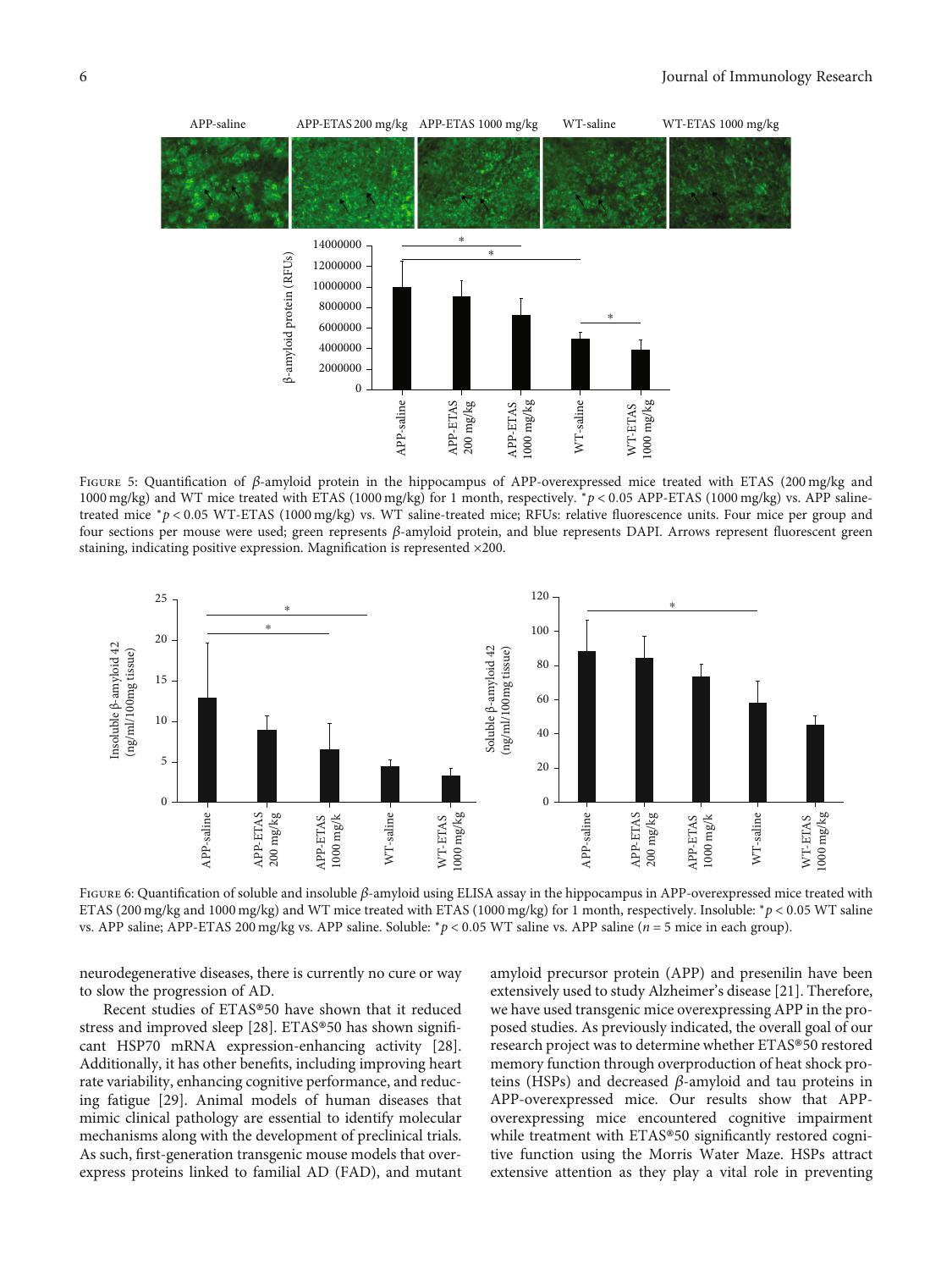<span id="page-8-0"></span>

FIGURE 7: Quantification of tau protein in the hippocampus of APP-overexpressed mice treated with ETAS (200 mg/kg and 1000 mg/kg) and WT mice treated with ETAS (1000 mg/kg) for 1 month, respectively. <sup>∗</sup>*p* < 0*:*05 APP-ETAS (200 mg/kg) vs. APP saline-treated mice; ∗∗*p* < 0*:*01 APP-ETAS (1000 mg/kg) vs. APP saline; <sup>∗</sup>*p* < 0*:*05 WT-ETAS (1000 mg/kg) vs. WT saline-treated mice; RFUs: relative fluorescence units. Four mice per group and four sections per mouse were used. Green represents tau protein, and blue represents DAPI. Arrows represent fluorescent green staining, indicating positive expression. Magnification is represented ×200.



FIGURE 8: Quantification of caspase-3 in the hippocampus of APP-overexpressed mice treated with ETAS (200 mg/kg and 1000 mg/kg) and WT mice treated with ETAS (1000 mg/kg) for 1 month, respectively. *\*p* < 0.05 APP-ETAS (1000 mg/kg and 200 mg/kg) vs. APP salinetreated mice; <sup>∗</sup>*p* < 0*:*05 WT-ETAS (1000 mg/kg) vs. WT saline-treated mice; RFUs: relative fluorescence units. Four mice per group and four sections per mouse were used; green represents capase-3 protein, and blue represents DAPI. Arrows represent fluorescent green staining, indicating positive expression. Magnification is represented ×200.

protein misfolding and inhibiting aggregation, hence representing a class of proteins potentially involved in AD pathogenesis [\[30, 31](#page-10-0)]. It is also well established that HSPs are molecular chaperones that play a protective role against various stressors by preserving protein's homeostasis [[32](#page-10-0)]. Interestingly, our data show that both HSP27 and HSP70 significantly increased in the hippocampus of APPoverexpressing mice after the oral administration of both doses of ETAS®50 over 1 month. These results were confirmed by a significant increase in HSP70 gene expression in the hippocampus following ETAS®50. While the precise pathogenesis of AD is not well understood, accumulation of amyloid *β* (A*β*) derived from the amyloid precursor protein in the brain is believed to induce neuronal dysfunction and death, triggering dementia. Research conducted by Shankar et al. and Prelli et al. [\[33, 34](#page-11-0)] suggested that soluble oligomeric forms of  $A\beta$  may be contributing to the evolution of AD. A*β* is the main constituent of amyloid plaques or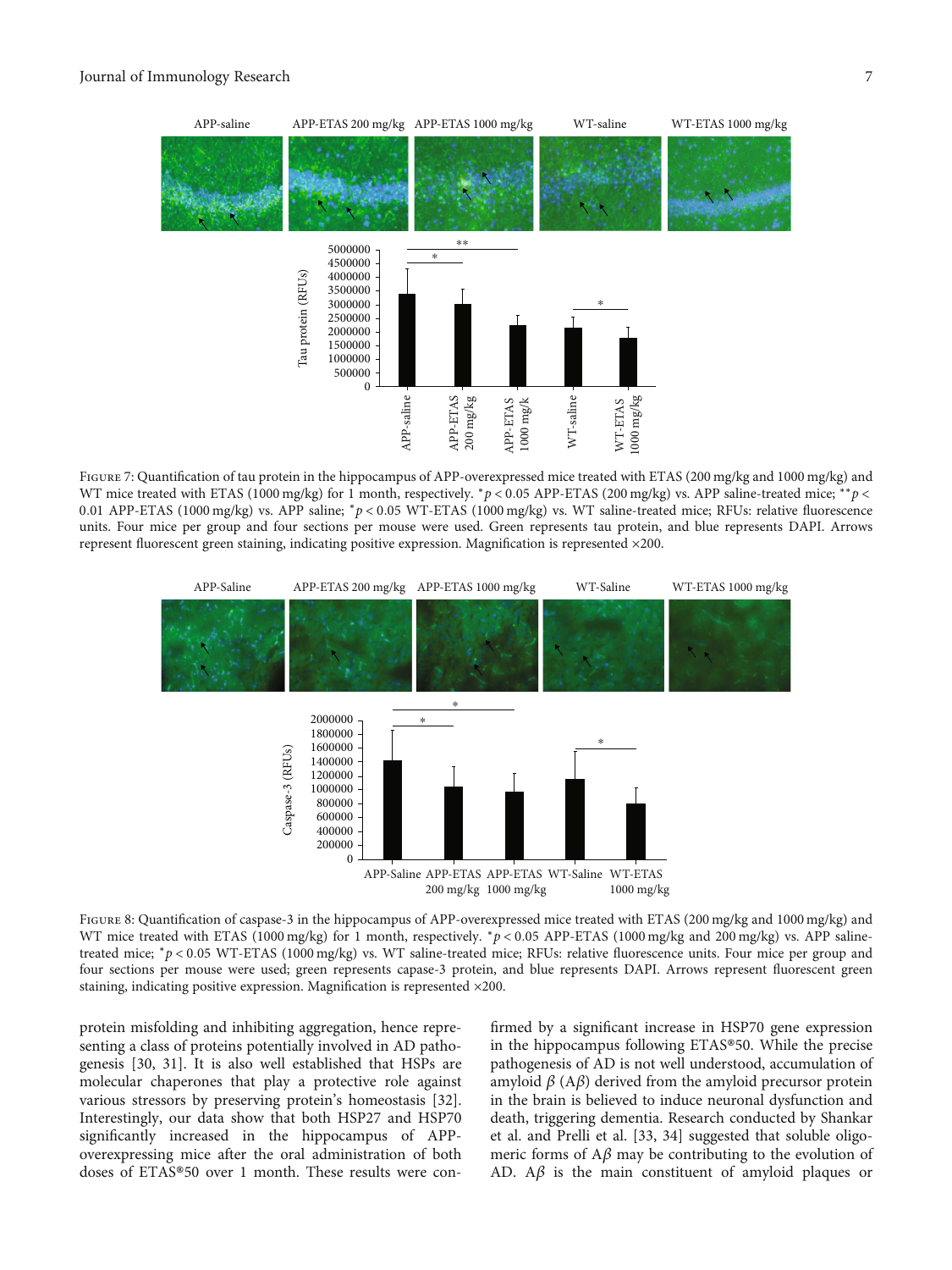<span id="page-9-0"></span>extracellular deposits in the brains of patients with AD [\[35,](#page-11-0) [36\]](#page-11-0). Specifically, the brain of AD patients is marked by increased amyloid *β* (A*β*) deposits, hyperphosphorylated tau aggregates, synaptic losses, and inflammatory responses. APP is the precursor of A*β*, which is a functionally important molecule in its full-length configuration, as well as being the source of numerous fragments with varying effects on neural function. In normal conditions, APP goes to the nonamyloidogenic pathway, which is cleaved by *α*-secretase and produces secreted APP (sAPP)*α*. When APP goes to the amyloidogenic pathway, it will form insoluble A*β* aggregation and produce plaques in the brain, which is the major pathological mark of AD [\[26\]](#page-10-0). Thus, decreased production and/or increased clearance of A*β* to reduce the A*β* deposition in the brain may be the promising strategy for preventing cognitive impairment. Asparagus (Asparagus officinalis L.) contains abundant bioactive components, such as flavonoids and carotenoids. Flavonoids may reduce the A*β* gathering and then achieve a neuroprotective effect [\[37\]](#page-11-0). For instance, Hesperetin, a predominant flavonoid in lemons and oranges, improves learning and memory impairment by enhancing the antioxidant defense and BDNF signaling [[38](#page-11-0)]. The neuroprotective effects of quercetin are associated with regulating the nuclear factor (erythroid-derived 2)-like 2 (Nrf2), mitogen-activated protein kinase (MAPK) signaling cascades, and PI3K/Akt pathways [\[39\]](#page-11-0). Neural stem cells pretreated with lycopene enhanced BDNF level, reduces the oxidative stress and t-BHP-induced cell apoptosis [\[40](#page-11-0)]. Further, three carotenoids, cryptocapsin, cryptocapsin-5,6-epoxide, and zeaxanthin, show antiamyloidogenic activity through preventing the fibril formation via disruption of the  $A\beta$  aggregates [[41](#page-11-0)]. This evidence supports the potential for foods rich in bioactive ingredients to prevent or reverse age-dependent deterioration. As such, our results indicated that ETAS®50 decreased A*β* accumulation by downregulating the APP expression. Decades ago, a second protein called tau, located inside brain cells, was identified as a possible cause of AD [[42](#page-11-0)]. Of interest, Mietelska-Porowska and Wasik reported that tangles, twisted fibers of tau, form in areas central to learning and memory and then scatter to other regions of the brain [[43](#page-11-0)]. Although in healthy brain areas, tau helps keep the transport system on target, in brain areas where tangles are forming, the twisted strands of tau broadly break up the transport system, preventing essential nutrients to traffic through the cells and resulting in cell death. In agreement with previous studies, our results show that tau protein was significantly expressed in the hippocampus of transgenic mice overexpressing APP. Of interest, the tau antibody used in our study is directed against the phospho-tau pSer199 (one of AT8 epitopes). The serine 199 is a normal site of tau phosphorylation, and this phosphorylation increases in the brain of AD patients. As such, our data shows that ETAS®50 has a direct effect on the standard site of tau phosphorylation as tau was significantly decreased in the presence of ETAS®50 at both dosages. It is well accepted that substantial neuronal death due to apoptosis is a common feature in the brains of patients diagnosed with neurodegenerative diseases. Shimohama reported that apoptotic cell death was observed in neurons and glial cells in patients suffering from Alzheimer's

disease [[44](#page-11-0)]. Earlier reports have established that APP and tau undergo caspase-dependent cleavage and that total A*β* and tau production is increased during apoptosis. Also, it has been shown that apoptosis increases levels of  $A\beta_{1-42}$  in CHO cells. Interestingly,  $A\beta_{42}$  is more prone to aggregate and has been suggested as being the starting point of plaque formation [\[45\]](#page-11-0).  $A\beta_{42}$  has been reported as being increased in the brain and cerebrospinal fluid after stroke or head trauma [[46](#page-11-0)]. Intriguingly, caspase activation has been shown to occur during cerebral ischemia and head injury, both of which increase the risk for AD by possibly representing either precipitating or triggering events [[47](#page-11-0), [48\]](#page-11-0). Caspase activation/apoptosis increases production of  $A\beta_{42}$  and tau, consequently triggering and/or exacerbating AD pathology. In a recent study, Hussein et al. reported that L-carnitine modulated epileptic seizures via suppression of apoptosis and autophagy and upregulation of HSP70 [[49](#page-11-0)]. Our data show that ETAS®50 significantly decreased caspase-3, an important marker of apoptosis in the hippocampus.

Limitations of the study: future studies warrant the neuroprotective effects of ETAS in adult mice overexpressing APP.

## 5. Conclusions

In conclusion, our findings suggest that ETAS®50 is beneficial for cognitive impairments, reduction of A*β* deposition, and hyperphosphorylation of tau protein in young transgenic mice overexpressing APP. Further, the decrease of caspase-3 expression following the ETAS treatment could facilitate the treatment and prevention of AD. These findings suggest that ETAS®50 treatment can be beneficial in patients with early neurodegenerative diseases by protecting neuronal cells. Future studies warrant the neuroprotective effects of ETAS in adult mice overexpressing APP.

### Data Availability

The data supporting the findings of this study are available and will be provided upon request.

## Conflicts of Interest

The authors declare no conflict of interest.

### Acknowledgments

This study was supported by a grant from Amino Up Co., Ltd., Sapporo, Japan. Additionally, all authors and contributors have provided their statements. We acknowledge our student Ria Devakottai for her outstanding contribution to this research project. Additionally, we thank Kelli Wallen, MPH, for manuscript editing.

### References

[1] M. Prince, H. A. Comas, M. Knapp, M. Guerche, and M. Karagiannidou, "Improving healthcare for people living with dementia," in Coverage, Quality and Costs Now and in the Future Chapter 4, Alzheimer's Disease International. World Alzheimer's Report, 2016.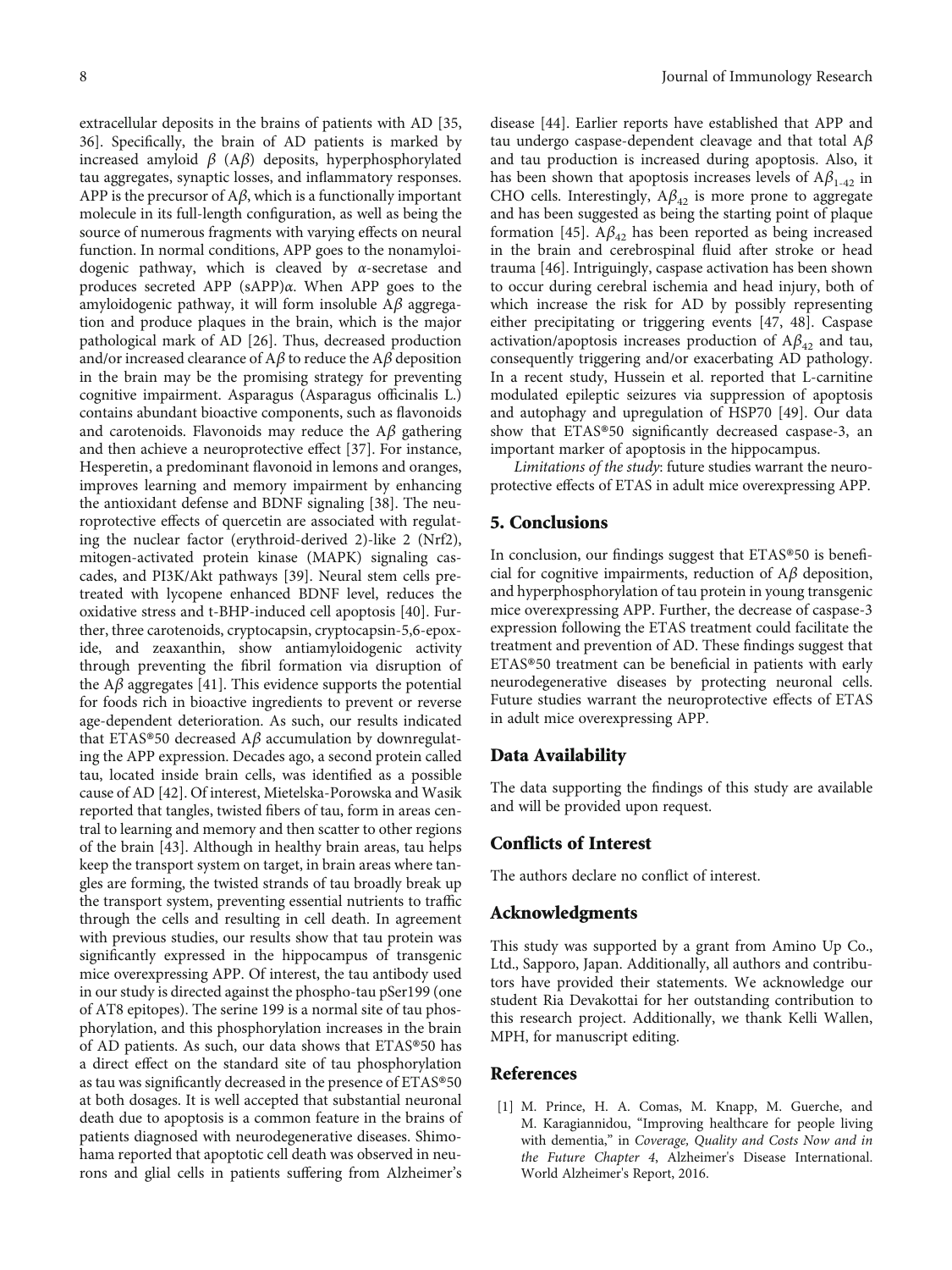- <span id="page-10-0"></span>[2] B. Winblad, P. Amouyel, S. Andrieu et al., "Defeating Alzheimer's disease and other dementias: a priority for European science and society," The Lancet Neurology, vol. 15, no. 5, pp. 455–532, 2016.
- [3] M. A. Yenari, "Heat Shock Proteins and Neuroprotection," in Advances in Experimental Medicine and Biology Vol. 513, pp. 281–299, Springer, 2002.
- [4] S. Lindquist and E. A. Craig, "The heat-shock proteins," Annual Review of Genetics, vol. 22, no. 1, pp. 631–677, 1988.
- [5] M. J. Blake, T. H. Udelsmant, G. J. Feuler, D. D. Norton, and N. J. Holbrook, "Stress-induced heat shock protein 70 expression in adrenal cortex: an adrenocorticotropic hormone-sensitive, age-dependent response," Proceedings of the National Academy of Sciences, vol. 88, no. 21, pp. 9873– 9877, 1991.
- [6] R. Udelsman, M. J. Blake, C. A. Stagg, D. Li, D. J. Putney, and N. J. Holbrook, "Vascular heat shock protein expression in response to stress. Endocrine and autonomic regulation of this age-dependent response," Journal of Clinical Investigation, vol. 91, no. 2, pp. 465–473, 1993.
- [7] M. Jäättelä, D. Wissing, and K. Kokholm, "Kallunki. T., Egeblad, M. Hsp70 exerts its anti-apoptotic function downstream of caspase-3-like proteases," The EMBO Journal, vol. 17, no. 21, pp. 6124–6134, 1998.
- [8] Y. L. Yang, K. T. Lu, H. J. Tsay, C. H. Lin, and M. T. Lin, "Heat shock protein expression protects against death following exposure to heatstroke in rats," Neuroscience Letters, vol. 252, no. 1, pp. 9–12, 1998.
- [9] S. J. Son, K. S. Lee, J. H. Chung et al., "Increased plasma levels of heat shock protein 70 associated with subsequent clinical conversion to mild cognitive impairment in cognitively healthy elderly," PLOS ONE, vol. 10, no. 3, p. e0119180, 2015.
- [10] J. A. Foster and I. R. Brown, "Differential induction of heat shock mRNA in oligodendrocytes, microglia, and astrocytes following hyperthermia," Brain Research. Molecular Brain Research, vol. 45, no. 2, pp. 207–218, 1997.
- [11] K. Vass, W. J. Welch, and T. S. Nowak Jr., "Localization of 70kDa stress protein induction in gerbil brain after ischemia," Acta Neuropathologica, vol. 77, no. 2, pp. 128–135, 1988.
- [12] K. Bellmann, M. Jaattela, D. Wissing, V. Burkart, and H. Kolb, "Heat shock protein hsp70 overexpression confers resistance against nitric oxide," FEBS Letters, vol. 391, no. 1-2, pp. 185– 188, 1996.
- [13] H. M. Beere, B. B. Wolf, K. Cain et al., "Heat-shock protein 70 inhibits apoptosis by preventing recruitment of procaspase-9 to the Apaf-1 apoptosome," Nature Cell Biology, vol. 2, no. 8, pp. 469–475, 2000.
- [14] H. M. Beere and D. R. Green, "Stress management: heat shock protein-70 and the regulation of apoptosis," Trends in Cell Biology, vol. 11, no. 1, pp. 6–10, 2001.
- [15] T. Ito, T. Maeda, K. Goto et al., "Enzyme-treated asparagus extract promotes expression of heat shock protein and exerts anti-stress effects," Journal of Food Science, vol. 79, no. 3, pp. H413–H419, 2014.
- [16] M. Kato, S. Inoue, I. Sato et al., "Effects of food containing asparagus extract (ONR-8) on sleep conditions in eveningtype individuals: a randomized, double-blind, placebo-controlled, crossover, exploratory study," Japanese Pharmacology Therapeutics, vol. 44, no. 6, pp. 887–893, 2016.
- [17] T. Sakurai, T. Ito, K. Wakame et al., "Enzyme-treated Asparagus officinalis extract shows neuroprotective effects and atten-

uates cognitive impairment in senescence-accelerated mice," Natural Product Communications, vol. 9, no. 1, pp. 101–106, 2014.

- [18] T. Ito, T. Ono, A. Sato et al., "Toxicological assessment of enzyme-treated asparagus extract in rat acute and subchronic oral toxicity studies and genotoxicity tests," Regulatory Toxicology and Pharmacology, vol. 68, no. 2, pp. 240–249, 2014.
- [19] T. Takeda, M. Hosokawa, and K. Higuchi, "Senescence-accelerated mouse (SAM): a novel murine model of senescence," Experimental Gerontology, vol. 32, no. 1-2, pp. 105–109, 1997.
- [20] A.-M. Simón, L. Schiapparelli, P. Salazar-Colocho et al., "Overexpression of wild-type human APP in mice causes cognitive deficits and pathological features unrelated to A*β* levels," Neurobiology of Disease, vol. 33, no. 3, pp. 369–378, 2009.
- [21] H. Sasaguri, P. Nilsson, S. Hashimoto et al., "APP mouse models for Alzheimer's disease preclinical studies," The EMBO Journal, vol. 36, no. 17, pp. 2473–2487, 2017.
- [22] J. Campisi, T. H. Leem, B. N. Greenwood et al., "Habitual physical activity facilitates stress-induced HSP72 induction in brain, peripheral, and immune tissues," American Journal of Physiology. Regulatory, Integrative and Comparative Physiology, vol. 284, no. 2, pp. R520–R530, 2003.
- [23] J. L. Jankowsky, D. J. Fadale, J. Anderson et al., "Mutant presenilins specifically elevate the levels of the 42 residue *β*-amyloid peptide in vivo: evidence for augmentation of a 42-specific *γ* secretase," Human Molecular Genetics, vol. 13, no. 2, pp. 159–170, 2004.
- [24] D. Porquet, P. Andrés-Benito, C. Griñán-Ferré et al.,"Amyloid and tau pathology of familial Alzheimer's disease APP/PS1 mouse model in a senescence phenotype background (SAMP8)," AGE, vol. 37, no. 1, 2015.
- [25] R. G. M. Morris, "Spatial localization does not require the presence of local cues," Learning and Motivation, vol. 12, no. 2, pp. 239–260, 1981.
- [26] J. Wang, D. W. Dickson, J. Q. Trojanowski, and V. M. Lee, "The levels of soluble versus insoluble brain A*β* distinguish Alzheimer's disease from normal and pathologic aging," Experimental Neurology, vol. 158, no. 2, pp. 328–337, 1999.
- [27] B. De Strooper and E. Karran, "The cellular phase of Alzheimer's disease," Cell, vol. 164, no. 4, pp. 603–615, 2016.
- [28] T. Ito, T. Maeda, K. Goto et al., "Enzyme-treated asparagus extract promotes expression of heat shock protein and exerts antistress effects," Journal of Food Science, vol. 79, no. 3, pp. H413–H419, 2014.
- [29] J. Takanari, J. Nakahigashi, A. Sato et al., "Effect of enzymetreated asparagus extract (ETAS) on psychological stress in healthy individuals," Journal of Nutritional Science and Vitaminology, vol. 62, no. 3, pp. 198–205, 2016.
- [30] S. Paul and S. Mahanta, "Association of heat-shock proteins in various neurodegenerative disorders: "Is it a master key to open the therapeutic door?"," Molecular and Cellular Biochemistry, vol. 386, no. 1-2, pp. 45–61, 2014.
- [31] R. C. Lu, M. S. Tan, H. Wang, A. M. Xie, J. T. Yu, and L. Tan, "Heat shock protein 70 in Alzheimer's disease," BioMed Research International, vol. 2014, Article ID 435203, 8 pages, 2014.
- [32] C. Wu, "Heat shock transcription factors: structure and regulation," Annual Review of Cell and Developmental Biology, vol. 11, no. 1, pp. 441–469, 1995.